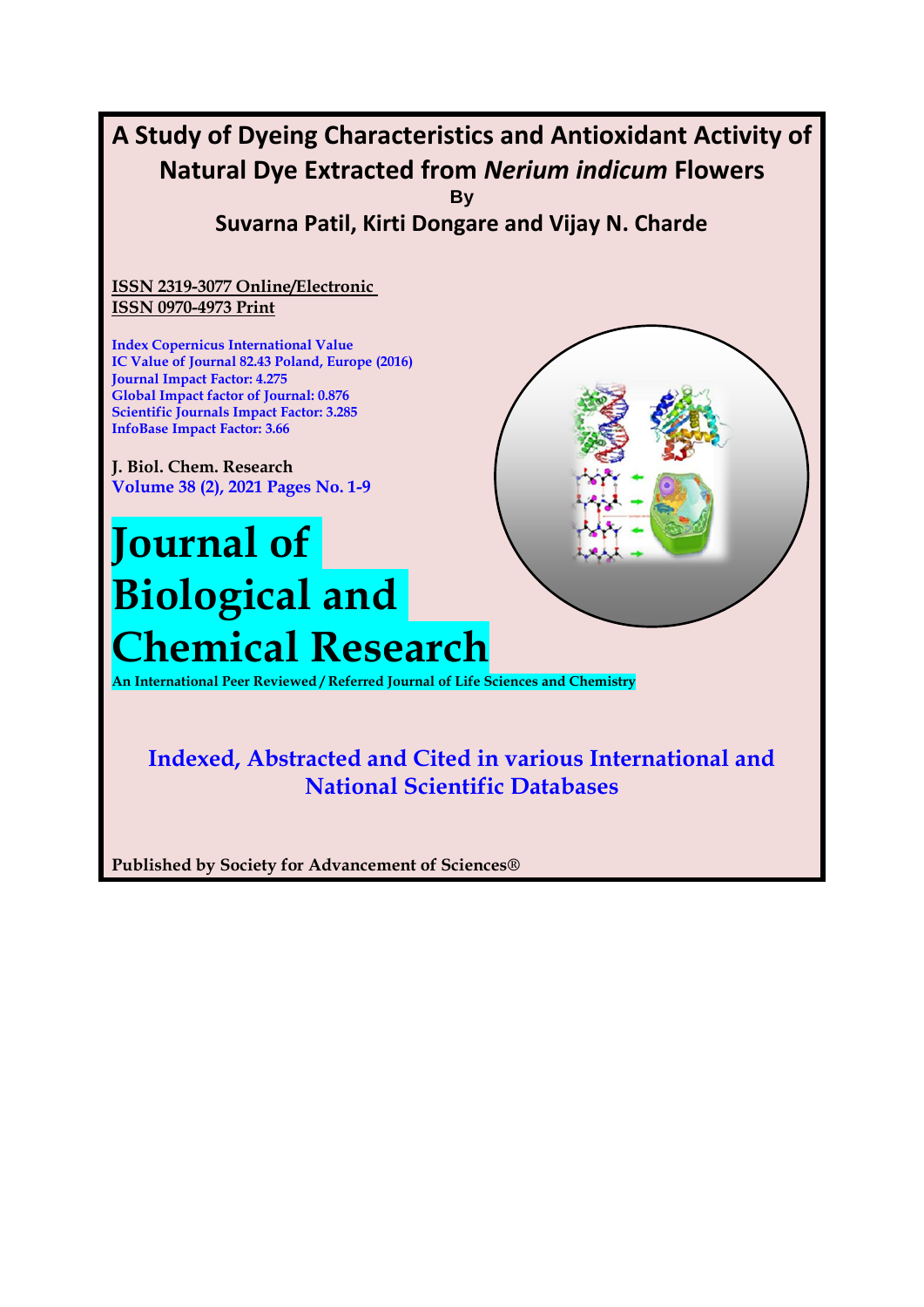## **J. Biol. Chem. Research. Vol. 38, No. 2, 1-9, 2021**

**(An International Peer Reviewed / Refereed Journal of Life Sciences and Chemistry) Ms 38/02/4140/2021 All rights reserved ISSN 2319-3077 (Online/Electronic) ISSN 0970-4973 (Print)**





**Dr. Suvarna Patil http:// [www.sasjournals.com](http://www.sasjournals.com/) http:/[/ www.jbcr.co.in](http://www.jbcr.co.in/) [jbiolchemres@gmail.com](mailto:jbiolchemres@gmail.com)**

**Received: 20/05/2021 Revised: 07/06/2021 Accepted: 10/06/2021**

**RESEARCH PAPER**

# **A Study of Dyeing Characteristics and Antioxidant Activity of Natural Dye Extracted from** *Nerium indicum* **Flowers Suvarna Patil, Kirti Dongare and \*Vijay N. Charde Department of Botany, Taywade College, Mahadula-Koradi, Dist. Nagpur-441111, India \*Department of Microbiology, Taywade College, Mahadula-Koradi,**

**Dist. Nagpur- 441 111, India**

## **ABSTRACT**

*There is a considerable inclination towards natural dyes worldwide in order to avoid hazardous effects of synthetic dyes on the environment and human health. Hence, in search of new natural source, an attempt has been made to extract the dye from Nerium indicum flowers. The spectrometric and antioxidant activity of natural colourant from Nerium indicum flowers have been analyzed in the present study. GC-HRMS profile of the dye extract showed the presence of 20 major bioactive components with varied area percentage which may be responsible for the various biological activities and the colour. DPPH radical scavenging activity of the dye extract and its statistical analysis revealed the promising antioxidant activity when compared with standard ascorbic acid. It was also statistically confirmed that there is a positive relationship between concentration of dye extract and percentage of scavenging activity. The colour fastness properties of cotton fabric dyed with natural dye were also investigated and it was found that this natural dye exhibited very good colour fastness to light and dry rubbing, while good colour fastness was rated on the scale for washing and wet rubbing. Therefore, inheritance of significant antioxidant and colour fastness properties in the natural dye obtained from Nerium indicum flowers provides a huge potential for industry usage.* 

*Keywords: Antioxidant activity, Colour fastness, GC-HRMS analysis, Natural dye, Nerium indicum flowers.* 

## **INTRODUCTION**

Natural dyes are non-toxic, non-carcinogenic and non-allergic and their non-polluting as well as biodegradable nature makes them environment friendly whereas synthetic dyes uses petrochemical sources which releases harmful carcinogenic, mutagenic and allergic substances.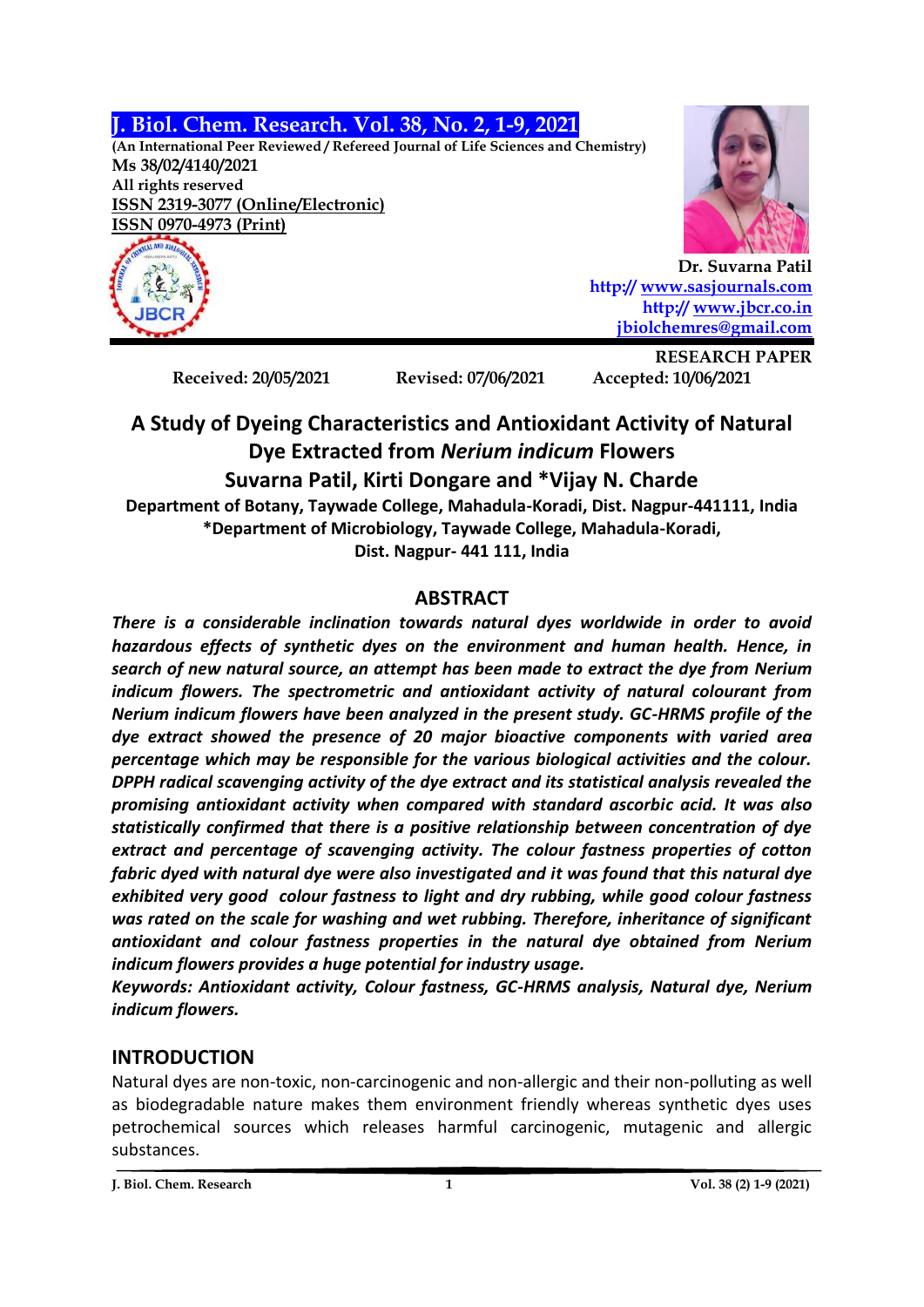Hence, natural dyes have gained significant importance over artificial or synthetic dyes in recent times because of health and environmental conscious attitude of the society. This has necessitated the searching of plants which can be used as dyes. Besides this, various biological properties such as anti-allergic, antioxidant, antifungal and antibacterial properties of the dyes extracted from plants confer more value to them. In this context, research efforts have been carrying out all over the world in finding a dye yielding plant with novel biological activities. The different biochemical compounds present in the plant plays an important role in their biological activity and other characteristics such as colour, fragrance *etc.* These biochemical constituents can be better investigated through the spectral studies. Patil et al. 2019 have mentioned *Nerium indicum* as a dye yielding plant in a checklist of dye yielding resources of Maharashtra*. N. indicum* belonging to family *Apocyanaceae,* is an evergreen shrub which is often cultivated as an ornamental plant along roadsides, parks or gardens. The bright red to pink coloured flowers grow in clusters at the end of each branch providing attractive look to the plant. Previous studies by many researchers have reported the therapeutic value and medicinal usage of *N. indicum.* It is used as traditional medicine in different parts of the world for the treatment of skin cancer, psoriasis, epilepsy, warts, ringworm, dermatitis, sores, eczema, corns, abscesses, herpes, scabies and warts (Dey and Chaudhari, 2014). Tantiado (2012) undertook a survey on exploiting medicinal plants in Iloilo, Philippines and found that *N. indicum* has been used to cure headache, fever and dermatological problems. In Kenya, hot aqueous extract of the seeds and leaves is used to cureupper respiratory tract and gastrointestinal infections (Nanyingi *et al.,* 2008). Local community of Kancheepuram district of Tamil Nadu, India has traditionally utilizes stem bark extract of the plant for relieving ear ache (Muthu *et al.,* 2006). The plant possesses antimalarial and antidiabiatic activities and therefore, local people in Calabria, southern Italy uses the plant for treating malaria (Tagarelli *et al.,* 2010) whereas it has been used as antidiabetic in Morocco (Bnouham *et al.,* 2002). This potency of *N. indicum* as a remedy for several diseases is attributed to its innate bioactive components. Very scanty literature was found on use of *N. indicum* in yielding natural dye. Therefore, the work in the present paper was undertaken to find out antioxidant activity and presence of various bioactive components in the dye extracted from *N. indicum* flowers and also to understand its colour fastness when applied on cotton fabric.

## **MATERIAL AND METHODS**

**Dye extraction**

## **Conventional extraction**

Fresh flowers of *Nerium indicum* were collected from Nagpur region. The collected flowers were dried in shade and crushed using grinder to obtain fine powder. The dye extraction was carried out for 60 minutes at boiling temperature with material to liquor ratio (MLR) 1:20 under acidic condition.

## **Soxhlet Extraction**

The powdered sample of flowers was initially subjected to defatting using petroleum ether (60°C-80°C) which is followed by extraction of dye using Soxhlet extractor with methanol as a solvent. The methanolic dye extract was filtered using Whatman filter paper No. 1 and kept in open Petri plate at room temperature to get dry dye extract by evaporating methanol. 100mg/ml stock solution of the dye extract was prepared and used for GC-HRMS analysis and assessment of antioxidant activity.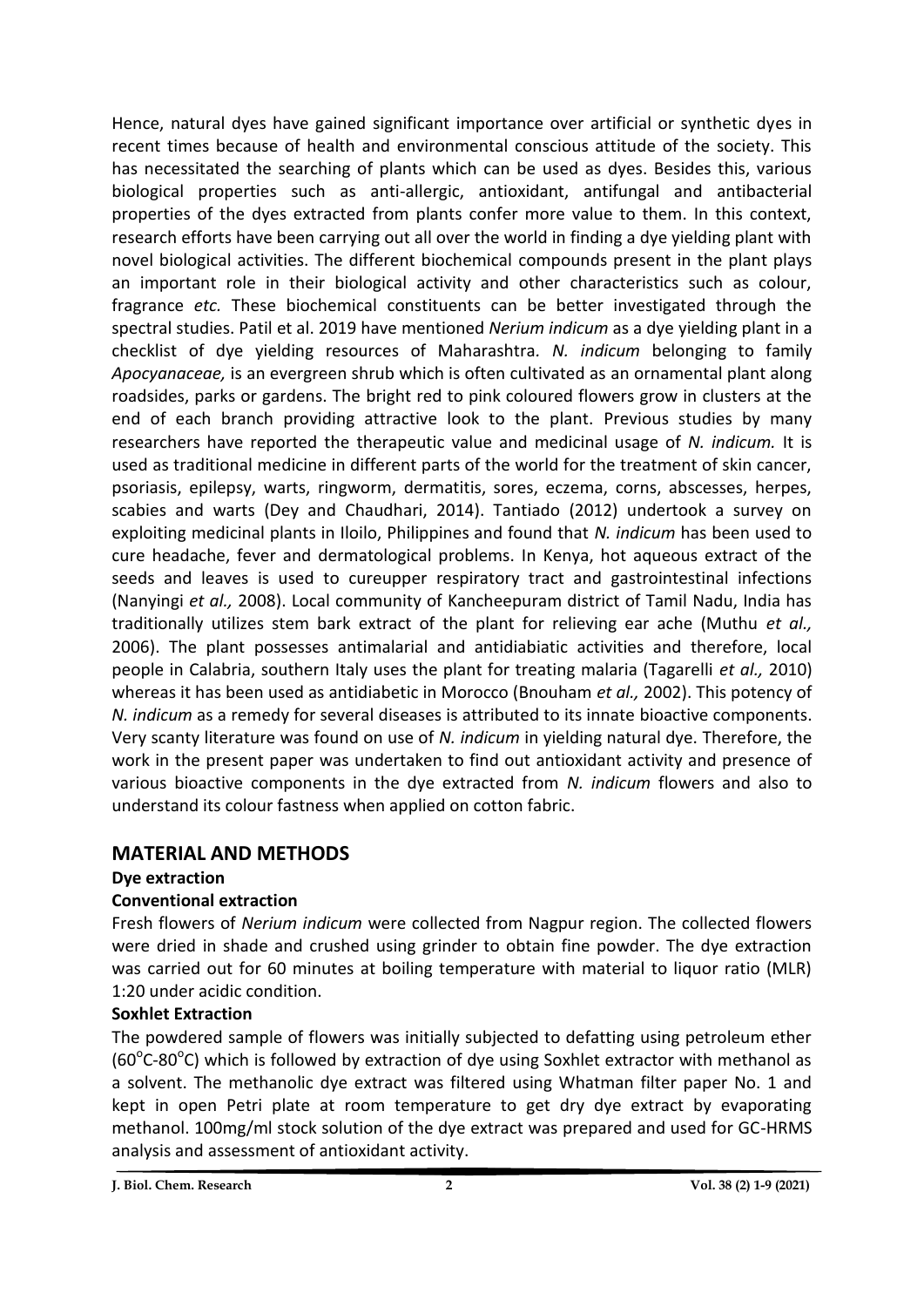## **Dyeing of Fabric**

Plain weaved cotton fabric was selected for dyeing. The fabric was scoured prior to dyeing in order to remove any non-cellulosic particles. The dyeing was carried out at acidic pH in a dye bath for 60 minutes with MLR 1:20.

## **Evaluation of Colour Fastness Properties**

Colour fastness to light, washing and rubbing was evaluated on the basis of degree of colour removal after light exposure, washing and rubbing treatment to the dyed fabric and the grades were assigned according to the grey scale as described in ISO-105-AO2 (Trotman, 1984).

## **Colour fastness to light**

Dyed fabric was exposed to the direct sunlight for total 24 hours and colour fastness to light was assessed by comparing the colour fading due to sunlight exposure.

## **Colour fastness to washing**

Dyed fabric was inserted in the soap solution (liquor to material ratio 1:50) for 30minutes. It was washed thoroughly with water and air dried under shade. After drying, the colour fastness was assessed.

### **Colour fastness to rubbing**

Dry and wet rubbing fastness was determined. In dry rubbing test, the dyed fabric piece was rubbed 10 times with the finger covered with white cotton fabric. Same procedure was followed with wet white or undyed cotton fabric for wet rubbing test.

## **GC-HRMS analysis of dye extract**

The methanolic dye extract was run in gas-chromatograph coupled with mass spectrometer to investigate the bioactive chemical compounds.HP5 column with dimension 60m × 0.32mwas used. Helium gas was used as carrier gas at a flow rate of 1 mL/min. The oven temperature was raised from 80 $^{\circ}$ Cupto 290 $^{\circ}$ Cwith the rate of 5 $^{\circ}$ C/ min. The total GC run was carried out for 35 minutes. The Mass Spectra was taken at 70 eV. Mass spectral range was 10-2000 amu. This analysis was carried out at Sophisticated Analytical Instrument Facility (SAIF), IIT Bombay, Powai, Mumbai. The compounds were identified by comparing the spectrum of compounds in their library with the probable name, molecular weight and structure.

### **Antioxidant activity of dye extract**

The antioxidant activity in the methanolic dye extract was studied using DPPH (2, 2- Diphenyl-1-picrylhydrazyl) radical scavenging assay. Sample solutions of three concentrations *viz.,*100µg/ml, 200µg/ml and 300µg/ml were prepared in methanol from 100mg/ml stock solution of the dye extract. Ascorbic acid was used as standard with same concentration as that of sample solution. 0.5 ml of 0.1 mM DPPH solution prepared in methanol was added in each sample and also to standard, and final volume was made to 3ml with methanol. All the sample solutions and standard were incubated at room temperature in dark for 30 minutes. Absorbance was read thrice in spectrophotometer at 517nm after incubation. DPPH solution served as control. The DPPH radical scavenging activity was calculated using following formula:

#### **DPPH radical scavenging activity (%)**   $\frac{c-As}{Ac}$   $\times$

Where,

Ac = Absorbance of control.

As = Absorbance of sample/ standard with DPPH radical.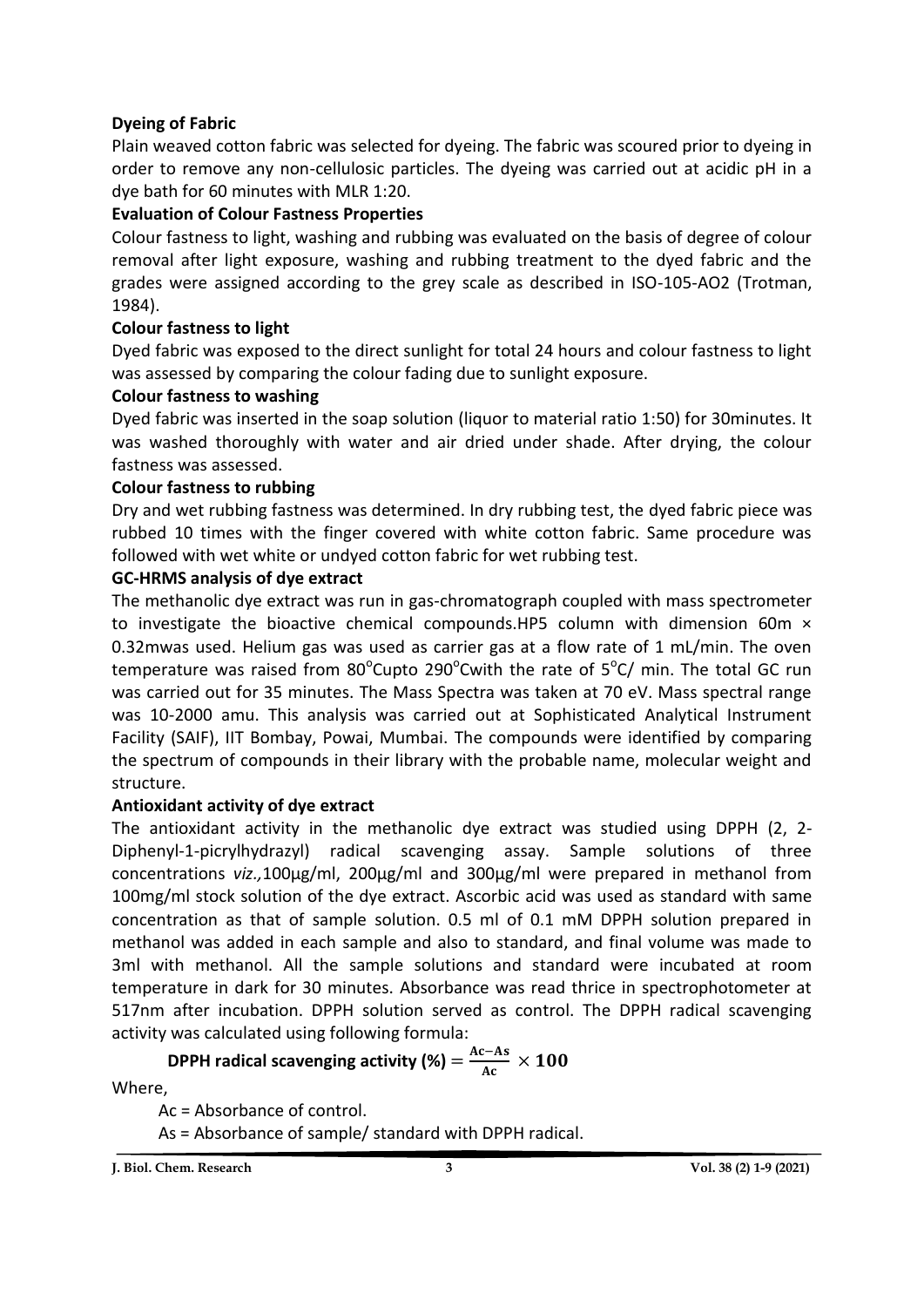## **Statistical analysis of antioxidant activity**

Correlation analysis was carried out to study the relationship between concentration of the dye extract and percentage scavenging activity. The significant antioxidant activity of the dye extract with respect to standard ascorbic acid was determined by hypothesis testing with t-Test: paired two samples for means.

## **RESULTS AND DISCUSSION**

## **Dyeing of fabric and evaluation of colour fastness properties**

Grey colour was imparted to the cotton fabric after dyeing with natural dye obtained from *Nerium indicum* flowers. The dyed cotton fabric was assessed for the colour fastness properties. The light fastness grade was 4/5 on grey scale and thus exhibited very good fastness to light. Similar result was observed for dry rub fastness whereas wet rub fastness and wash fastness were good with grade 4 on grey scale.

### **GC-HRMS analysis of dye extract**

The bioactive compounds present in the extract can be easily detected through Gas Chromatographic- High Resonance-Mass Spectrophotometric (GC-HRMS) technique. The nature and structure of the various compounds present in the extract can be better investigated through the mass spectroscopic analysis of the different biocomponents eluted at different times (Jha *et al.,* 2015). GC-HRMS analysis of the dye extracted from *Nerium indium* flowers revealed the presence of twenty different compounds with different retention time (Figure 1). Their peak area %, molecular weight, formula and structure are represented in Table 1.Pregnan-3-ol-16-one, 20-[4-carboxypentanoyl] was showing highest peak area percentage 32.25 %.

## **Antioxidant activity of dye extract**

The absorbance and percent scavenging activity for standard and sample dye extract at 100µg/ml, 200µg/ml and 300µg/ml were tabulated in Table 2.

### **Statistical analysis of antioxidant activity**

Correlation analysis was done to find out the direction of the relationship between the concentration of the dye extract and the DPPH radical scavenging activity. On applying the correlation analysis to the standard and sample, coefficient of correlation between the dye concentration and percentage of scavenging for standard ascorbic acid and dye extract of *Nerium indicum* flowers was found to be 0.950 and 0.887 respectively (Table 3). Since the values coefficient of correlation in both cases were found to be positive and also near to 1, it is evident that there exist a strong positive correlation and hence it is inferred that the % of scavenging will increase with increasing concentration of the extract.

Further, an important objective of conducting this study was to gauge whether the antioxidant activity in case of dye extract of *Nerium indicum* flowers is significant or not when compared with standard. For statistically examine the same, a hypothesis testing was carried out as follows.

### **Hypothesis**

**H0:** There is no significant difference in the antioxidant activities of dye extract of *Nerium indicum* and ascorbic acid.

**H1**: There is a significant difference in the antioxidant activities of dye extract of *Nerium indicum* and ascorbic acid.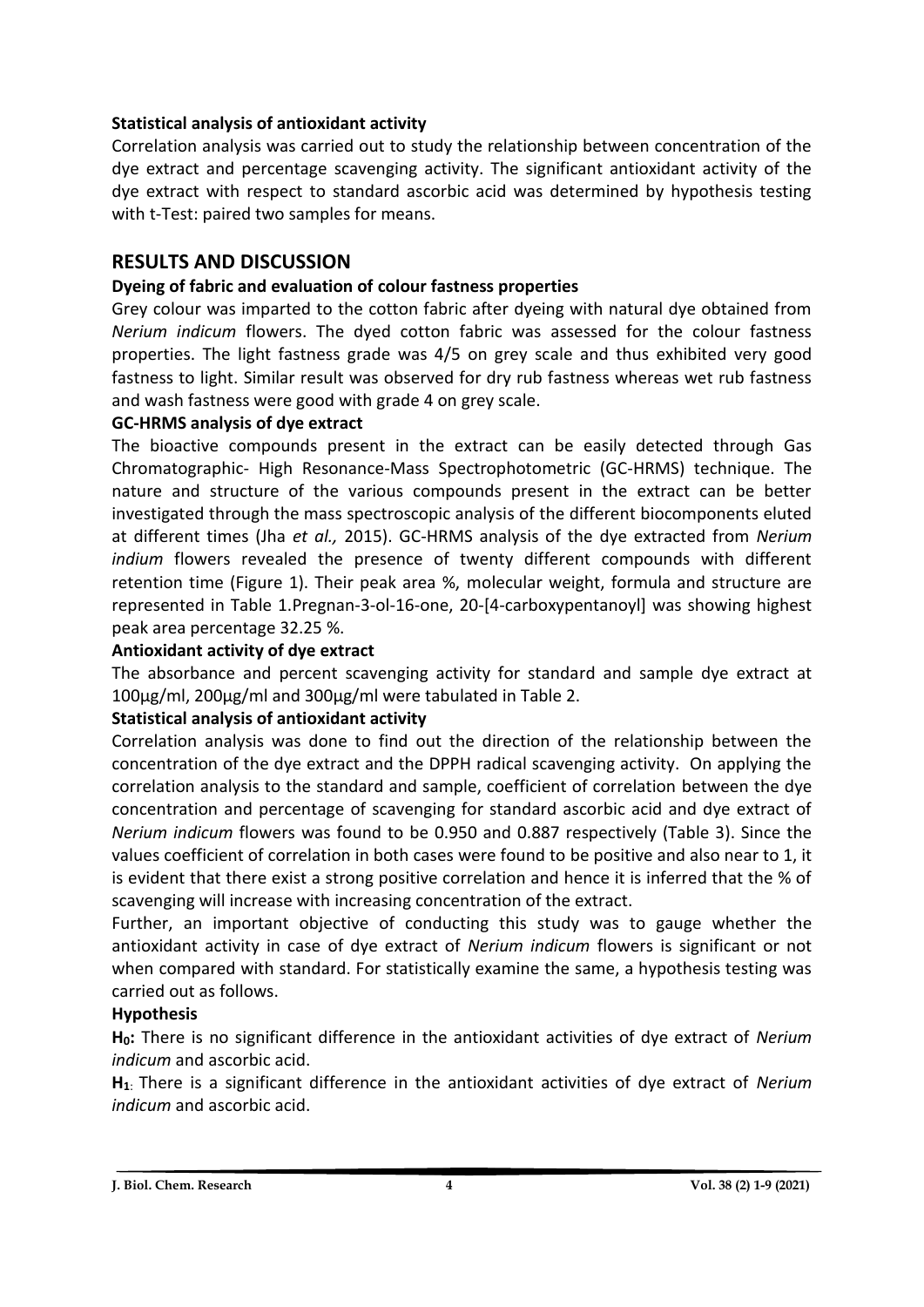On running the t-Test to the data of table 2, the t-calculated (1.41) was less than the t critical (4.3) at significance level of 5% with two degrees of freedom (Table 4). Therefore, the null hypothesis is to be accepted which implies that there is no significant difference in the antioxidant activities of dye extract and ascorbic acid. Hence, the statistical analysis has revealed that the dye extract of *Nerium indicum* flowers has significant antioxidant activity as there was no difference found in this respect when compared with the standard (ascorbic acid).

Jadav and Ninge Gowda (2017) studied antioxidant activity of cotton fabric dyed with natural colourant extracted from *Araucaria columnaris* bark peel and found that it has potential application for textile dyeing owing to strong antioxidant property. Previous studies have reported that *Nerium indicum* flowers' dye extracts have noteworthy antibacterial activity against *Bacillus subtilis* and *Salmonella abony* with zone of inhibition 24mm and 14mm respectively (Dongare *et. al.*, 2019). Hence, dye extracted from *Nerium indicum* flowers can be efficiently used to dye textiles due to their significant antibacterial and antioxidant activities.

| Sr.<br>No.              | Retention<br><b>Time</b> | Peak<br>area % | <b>Name</b><br>of<br>the<br>Compound                          | <b>Molecular</b><br>weight | <b>Molecular</b><br>formula | <b>Molecular structure</b> |
|-------------------------|--------------------------|----------------|---------------------------------------------------------------|----------------------------|-----------------------------|----------------------------|
|                         | (min.)                   |                |                                                               |                            |                             |                            |
| $\mathbf{1}$            | 6.97                     | 0.82%          | Ethyl acetimidate                                             | 87                         | $C_4H_9NO$                  | NH                         |
| $\overline{2}$          | 7.21                     | 0.68%          | 1-Tetrazol-2-<br>ylethanone                                   | 112                        | $C_3H_4N_4O$                |                            |
| 3                       | 7.98                     | 0.81%          | Dihydroxyacetone                                              | 90                         | $C_3H_6O_3$                 | OH<br>'OΗ                  |
| $\overline{\mathbf{4}}$ | 13.13                    | 1.03%          | 3,5-Dihydroxy-6-<br>methyl-2,3-<br>dihydro-4H-pyran-<br>4-one | 144                        | $C_6H_8O_4$                 | HO-<br>OH.                 |
| 5                       | 15.78                    | 0.93%          | 5-Methyl-5-hexen-<br>2-one                                    | 112                        | $C_7H_{12}O$                |                            |

**Table 1. GC-HRMS analysis of dye extract.**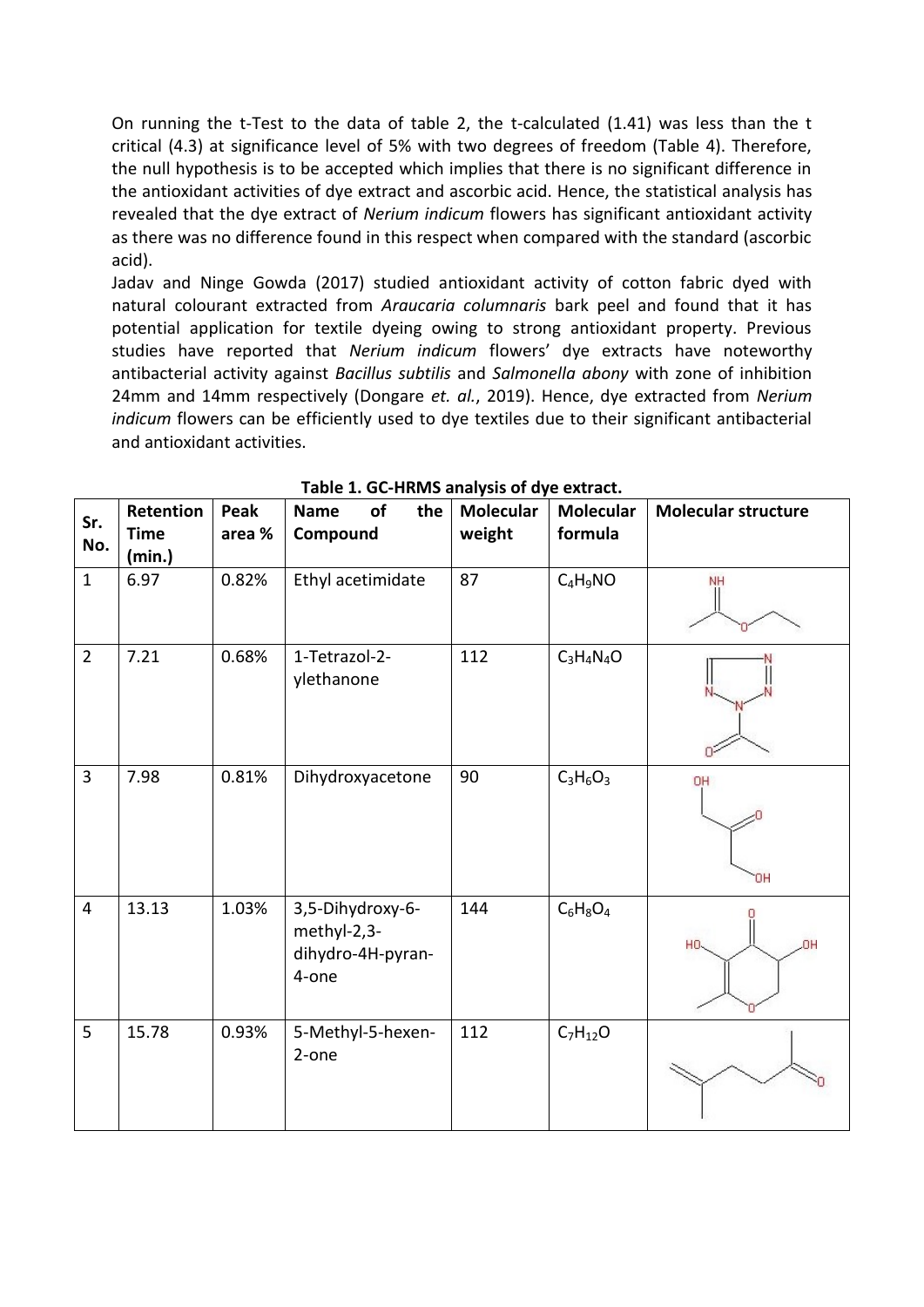| $\boldsymbol{6}$ | 24.94 | 1.51%  | n-Decanoic acid                                                     | 172 | $C_{10}H_{20}O_2$  |                       |
|------------------|-------|--------|---------------------------------------------------------------------|-----|--------------------|-----------------------|
| $\overline{7}$   | 25.22 | 21.17% | 3-O-Methyl-d-<br>glucose                                            | 194 | $C_7H_{14}O_6$     | HO<br><b>HD</b><br>OH |
| 8                | 30.07 | 0.10%  | 1-Nitropyrrolidine                                                  | 116 | $C_4H_8N_2O_2$     |                       |
| $9\,$            | 30.37 | 0.18%  | Oxalic<br>acid,<br>allylnonyl ester                                 | 256 | $C_{14}H_{24}O_4$  |                       |
| 10               | 31.13 | 0.27%  | n-Capric<br>acid<br>isopropyl ester                                 | 214 | $C_{13}H_{26}O_2$  |                       |
| 11               | 31.83 | 1.45%  | $1,6,10-$<br>Dodecatrien-3-<br>ol, 3, 7, 11-trimethyl-<br>$[S-(Z)]$ | 222 | $C_{15}H_{26}O$    |                       |
| 12               | 32.44 | 5.11%  | Vinyl decanoate                                                     | 198 | $C_{12}H_{22}O_2$  | υ.                    |
| 13               | 33.62 | 0.83%  | 1-bromo-4-bromo<br>methyl decane                                    | 312 | $C_{11}H_{22}Br_2$ |                       |
| 14               | 34.04 | 1.71%  | 1-chloroeicosane                                                    | 316 | $C_{20}H_{41}Cl$   |                       |
| 15               | 34.34 | 5.54%  | 5α-Cholestan-3β-<br>ol,2-methylene                                  | 400 | $C_{28}H_{48}O$    |                       |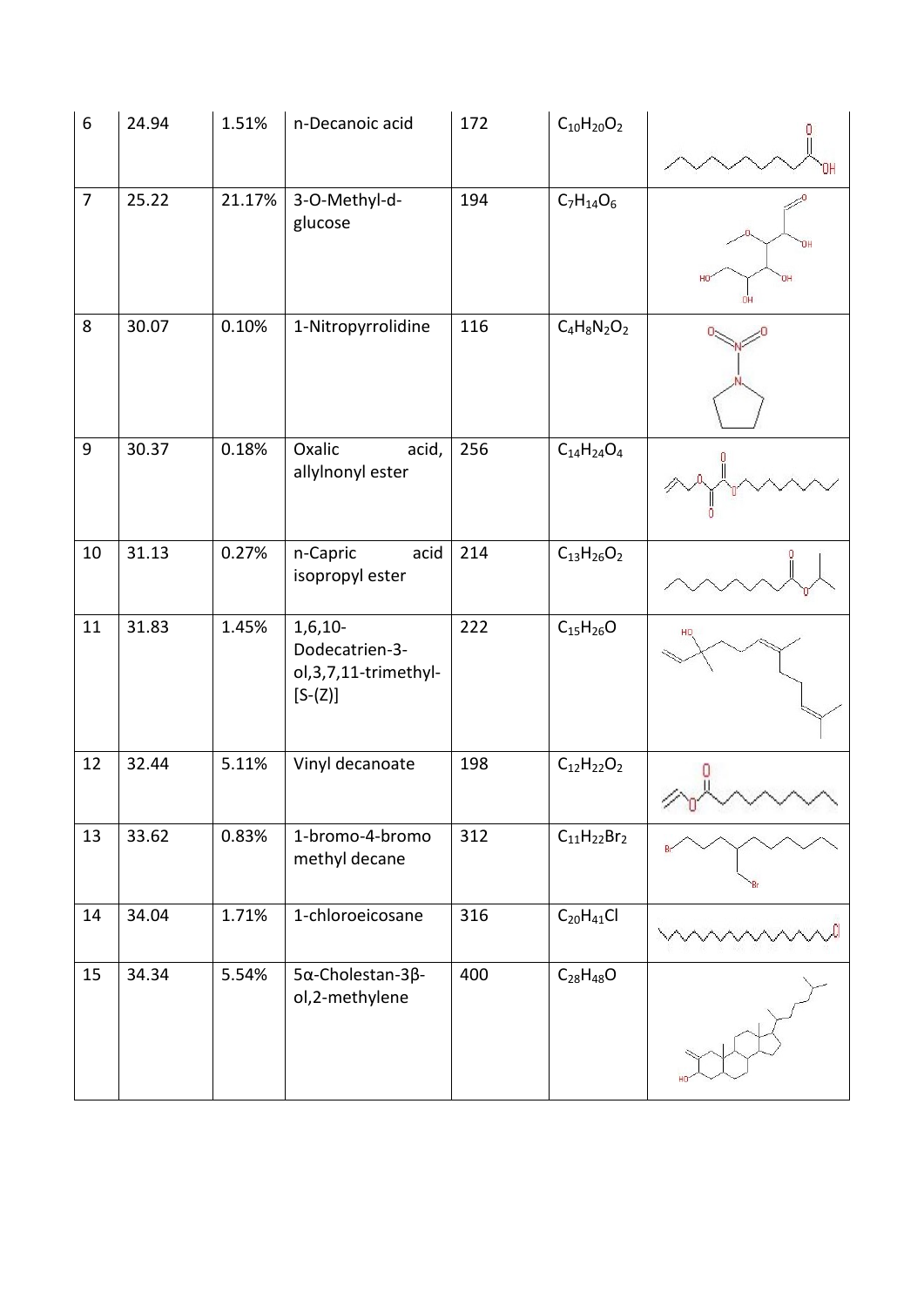| 16 | 34.71 | 2.34%  | Stigmasteroltbdms                                          | 526 | $C_{35}H_{62}OSi$ |    |
|----|-------|--------|------------------------------------------------------------|-----|-------------------|----|
| 17 | 34.96 | 0.45%  | 4- Methyl cholesta-<br>8,24-dien-3-ol                      | 398 | $C_{28}H_{46}O$   |    |
| 18 | 35.42 | 21.05% | Pregnan-12-one,3-<br>(acetyloxy)-20-<br>hexyl- $(3\alpha)$ | 444 | $C_{29}H_{48}O_3$ |    |
| 19 | 36.05 | 32.25% | Pregnan-3-ol-16-<br>one, 20-[4-<br>carboxypentanoyl]-      | 440 | $C_{27}H_{42}O_5$ |    |
| 20 | 36.85 | 3.73%  | 12-Hydroxy-3-keto-<br>bisnor-4-cholenic<br>acid            | 360 | $C_{22}H_{32}O_4$ | OH |

# **Table 2. DPPH radical scavenging assay of the natural dye extract**.

| Sr.<br>No. | <b>Particulars</b>       | <b>Concentrat</b><br>ion<br>$(\mu g/ml)$ | <b>Absorbance</b><br>517<br>at<br>nm |       |       | % Scavenging             |                          | Mean of %<br><b>Scavenging</b> |                          |
|------------|--------------------------|------------------------------------------|--------------------------------------|-------|-------|--------------------------|--------------------------|--------------------------------|--------------------------|
| 1.         | <b>DPPH</b><br>(control) |                                          | 1.242                                | 1.242 | 1.242 | $\overline{\phantom{0}}$ | $\overline{\phantom{a}}$ | $\qquad \qquad \blacksquare$   | $\overline{\phantom{0}}$ |
|            | Ascorbic                 | 100                                      | 0.217                                | 0.221 | 0.200 | 82.53                    | 82.21                    | 83.90                          | 82.88                    |
| 2.         | acid                     | 200                                      | 0.085                                | 0.085 | 0.086 | 93.15                    | 93.15                    | 93.07                          | 93.12                    |
|            | (standard)               | 300                                      | 0.059                                | 0.059 | 0.059 | 95.25                    | 95.25                    | 95.25                          | 95.25                    |
| 3.         | <b>Dye</b>               | 100                                      | 0.364                                | 0.364 | 0.364 | 70.69                    | 70.69                    | 70.69                          | 70.69                    |
|            | extract                  | 200                                      | 0.091                                | 0.092 | 0.092 | 92.67                    | 92.59                    | 92.59                          | 92.62                    |
|            | (sample)                 | 300                                      | 0.077                                | 0.077 | 0.077 | 93.80                    | 93.80                    | 93.80                          | 93.80                    |

**J. Biol. Chem. Research 7 Vol. 38 (2) 1-9 (2021)**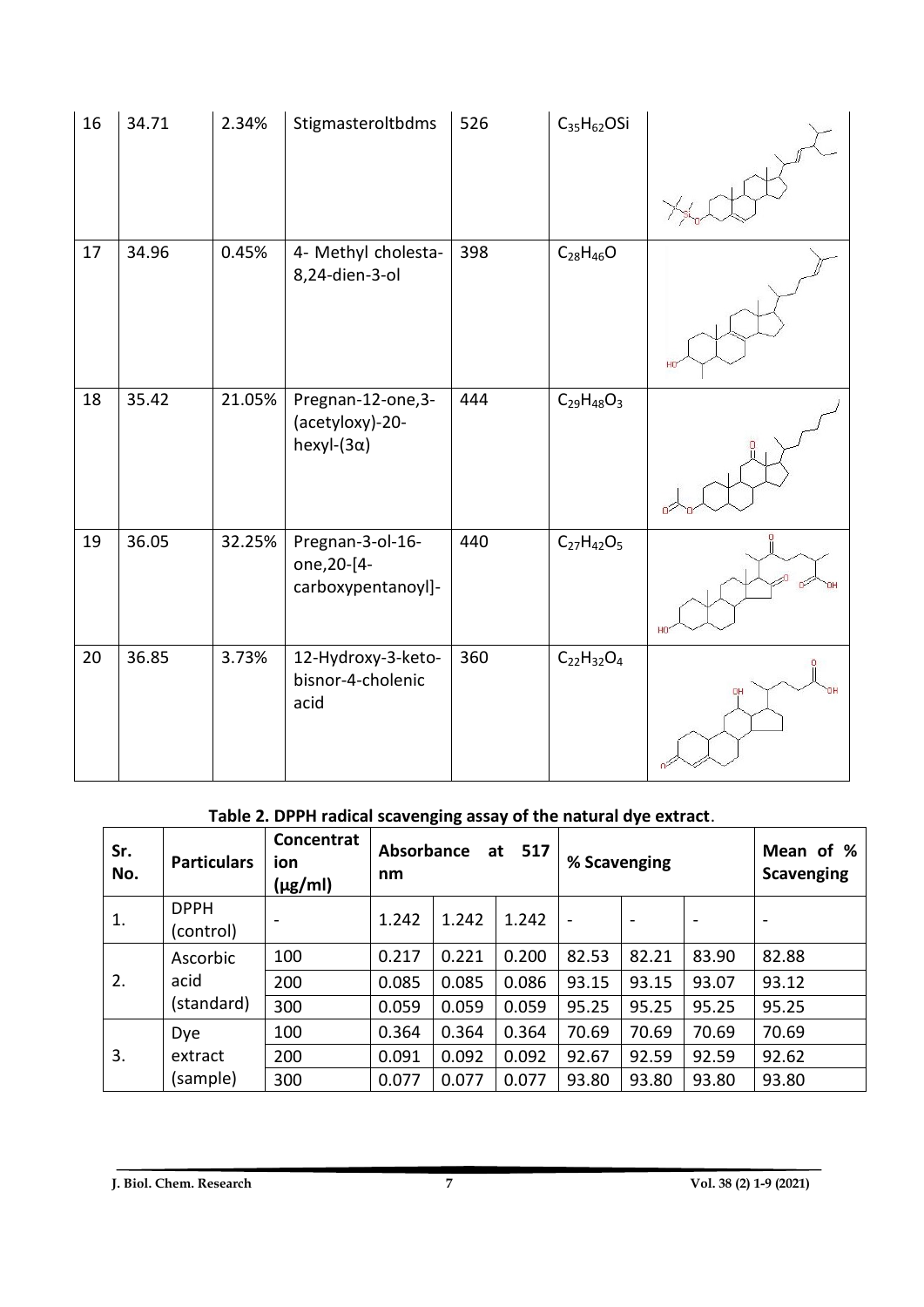|                             |                                | Dye concentration $(\mu g/ml)$ | % Scavenging |
|-----------------------------|--------------------------------|--------------------------------|--------------|
| Ascorbic acid<br>(standard) | Dye concentration $(\mu g/ml)$ |                                |              |
|                             | % Scavenging                   | 0.950066                       |              |
| <b>Nerium</b>               |                                | Dye concentration $(\mu g/ml)$ | % Scavenging |
| indicum<br>dve              | Dye concentration $(\mu g/ml)$ |                                |              |
| extract                     | % Scavenging                   | 0.887861                       |              |

**Table 3. Correlation analysis between dye concentration and % scavenging.**

| Table 4. C-Test. Paired Two Sample for Means CCC. |                                 |                                      |  |  |  |  |
|---------------------------------------------------|---------------------------------|--------------------------------------|--|--|--|--|
|                                                   | <b>Ascorbic acid (standard)</b> | <b>Nerium indicum</b><br>dye extract |  |  |  |  |
| Mean                                              | 90.41666667                     | 85.36888889                          |  |  |  |  |
| Variance                                          | 43.73523333                     | 162.7940704                          |  |  |  |  |
| <b>Observations</b>                               | 3                               |                                      |  |  |  |  |
| Hypothesized Mean Difference                      |                                 |                                      |  |  |  |  |
| df                                                | 2                               |                                      |  |  |  |  |
| t calculated                                      | 1.413490286                     |                                      |  |  |  |  |
| t Critical two-tail                               | 4.30265273                      |                                      |  |  |  |  |

## **Table 4. t-Test: Paired Two Sample for Means CCC.**

## **CONCLUSION**

This study enlightens *Nerium indicum* flowers as a natural source of dye owing to its significant antioxidant and overall good colour fastness properties. Nowadays, natural dyes are gaining significant importance due to their soothing colours, biodegradability and higher compatibility with the environment and thus these dyes with inherent biological activities further enhance the quality of the product to be dyed. In the present study, the substantial antioxidant property of the dye extracted from *Nerium indicum* flowers has been found and furthermore, the spectral study reveals 20 major bioactive compounds in the dye extract which may account for the beneficial properties of the herbal dyes. Thus, in depth insight regarding the antioxidant and colour fastness properties of *Nerium indicum* flowers dye extract along with details of major bioactive compound will be useful in creating new venture for the potential application of the natural colourants.

## **ACKNOWLEDGEMENTS**

Authors sincerely thank to Sophisticated Analytical Instrument Facility (SAIF), IIT Bombay, Powai, Mumbai for providing the facility of GC-HRMS Spectral analysis.

## **REFERENCES**

- **Bnouham, M., Mekhfi, H., Legssyer, A. and Ziyyat, A. (2002).** Medicinal plants used in the treatment of diabetes in Morocco. *Int. Journal of Diabetes Metab.,* 10, 33–50.
- **Dey, P. and Chaudhari, T.K. (2014).**Pharmacological aspects of *Nerium indicum* Mill: A comprehensive review. *Pharmacognosy Review,* 8(16), 156–162.
- **Jadav, K.M. and Ninge Gowda, K.N. (2017).**Antioxidant Property of Cotton Fabric Dyed with Natural Dye Extracted from Bark Peel of*Araucaria columnaris. Journal of Polymer and Textile Engineering,* 4(2), 21-26.